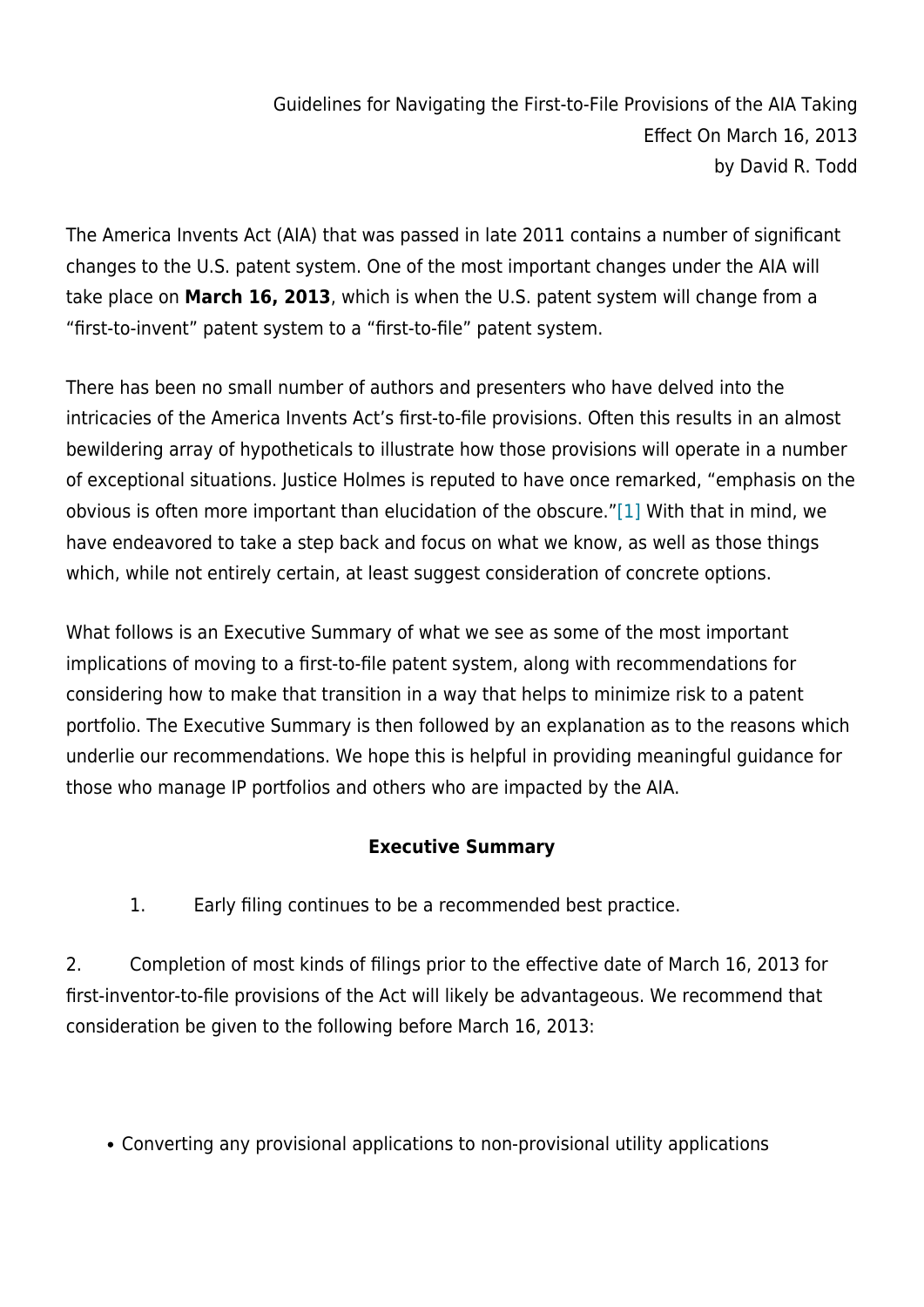- Reviewing pending applications (provisionals, U.S. utility applications, and PCT applications filed in lieu of U.S. utility applications) and filing continuation-in-part (CIP) applications to include new subject matter covering any significant improvements in such pending applications
- Filing any new applications (provisionals, U.S. utility or PCT applications in lieu of U.S. utility applications) for important subject matter not yet filed (new disclosures)
- Filing U.S. stage national entry (utility) applications from pending PCT applications; there may also be a reason to file other applications that are not intended to add new matter (such as continuation and divisional applications) before March 16, 2013 to avoid the risk of inadvertently invoking the first-to-file provisions of the AIA (see footnote 5 and accompanying text below).

You may wish to consider contacting Workman Nydegger to discuss development of an optimal strategy based on these potential kinds of filings[.\[2\]](http://www.wnlaw.com/ip-law-news/guidelines-for-navigating-the-first-to-file-provisions-of-the-aia-taking-effect-on-march-16-2013/#_ftn2)

3. We recommend that parties continue to diligently document and record the development of their patentable technologies. This means that well-documented lab books (either hard copy or electronic or both), as well as other evidence of development such as prototypes, testing records, etc. should continue to be preserved and corroborated.

4. The AIA's grace period provisions (discussed more fully below) should not be viewed as the basis for a primary strategy for protecting an inventor's rights. Instead, they should only be regarded as savings provisions that may, under certain circumstances, help to avoid an inventor's loss of right in the U.S. (but not necessarily loss of right in foreign countries) due to prior public disclosure by the inventor or due to prior public disclosure or application filings by other parties.

### **Underlying Analysis**

 While understanding as much as possible about the AIA (which includes many changes in addition to the "first-to-file" provisions) is certainly important, the fact is that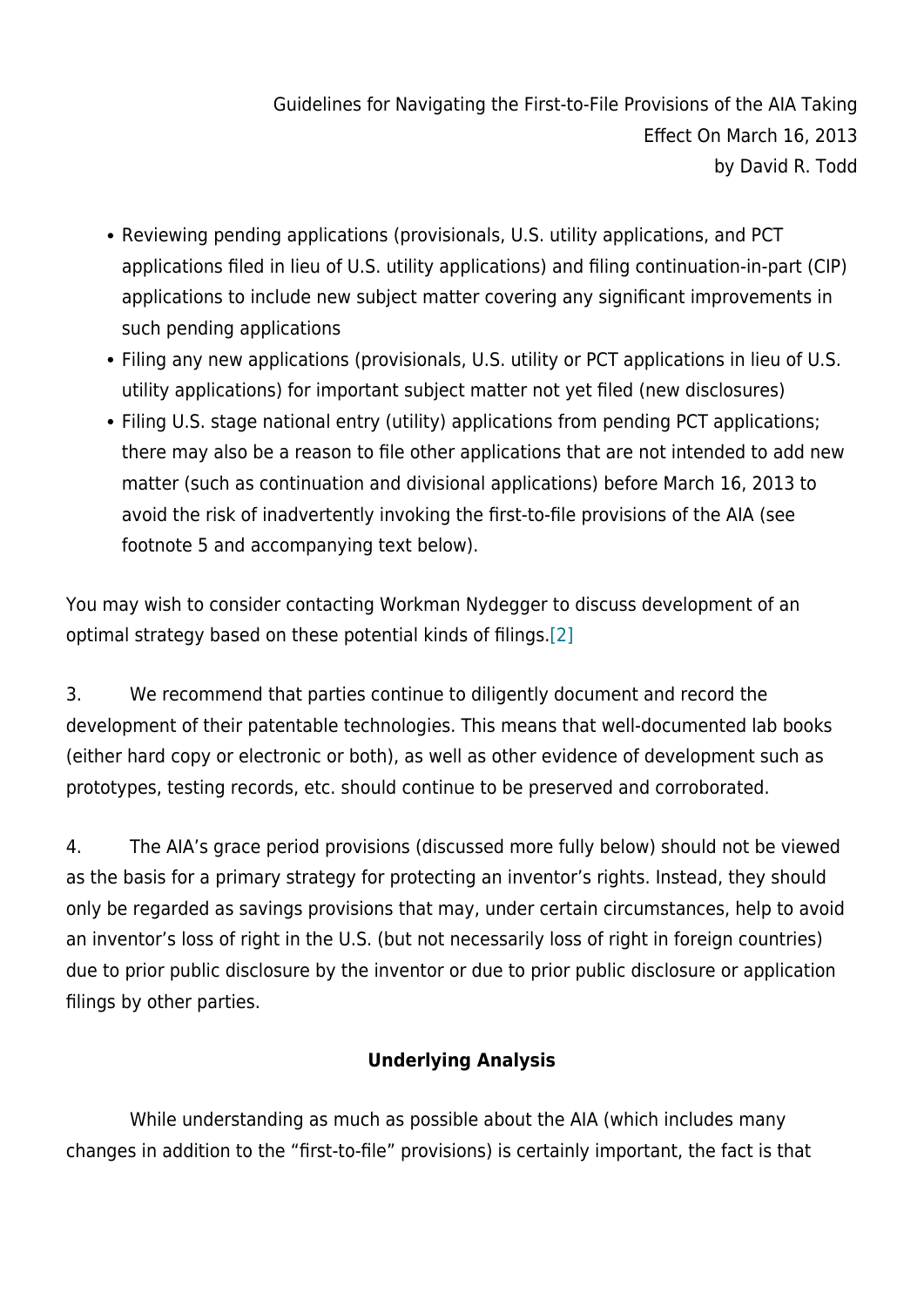there is much about the AIA that will simply require further guidance and construction of the various provisions in the statute by as interpreted by the U.S. Patent Office and, ultimately, by the federal courts. With that caveat in mind, here are the reasons for the above recommendations.

### *1. Early Filing Continues to Be A Recommended Best Practice*

The AIA replaces a "first-to-invent" system with a system based on the "first inventor to file." This brings U.S. practice more into alignment with major patent systems in place throughout most of the rest of the world. Even prior to the AIA, obtaining the earliest possible filing date for an application was a recommended best practice. This was true for at least two reasons. One is that any public release of the subject matter of an application which occurs prior to the application's earliest filing date results in loss of rights in most other "first-to-file" systems around the world. This does not change under the AIA.

The other is that even when two competing "first-to-invent" applications were filed, the first application filed was "presumed" to be entitled to the patent, placing the burden on the other applicant to overcome that burden. This resulted in a large majority of "priority" contests being resolved in any event in favor of the party who filed first.

The AIA mostly eliminate[s\[3\]](http://www.wnlaw.com/ip-law-news/guidelines-for-navigating-the-first-to-file-provisions-of-the-aia-taking-effect-on-march-16-2013/#_ftn3) "first to invent" considerations as the basis for awarding a patent to an inventor. This of course underscores the importance of obtaining an early filing date, as much for protecting U.S. rights as foreign rights, both prior to and after the effective date of the AIA's first-to-file provisions. That said, early filing of course needs to be balanced against waiting at least until an adequate disclosure of an invention can be developed. At the end of the day, it goes without saying that it does not enhance the value of a portfolio to file applications which lack subject matter that is essential to support claims that will provide adequate coverage for marketable products.

# *2. Completion of Most Kinds of Filings Prior to March 16, 2013 Will Likely Be Advantageous*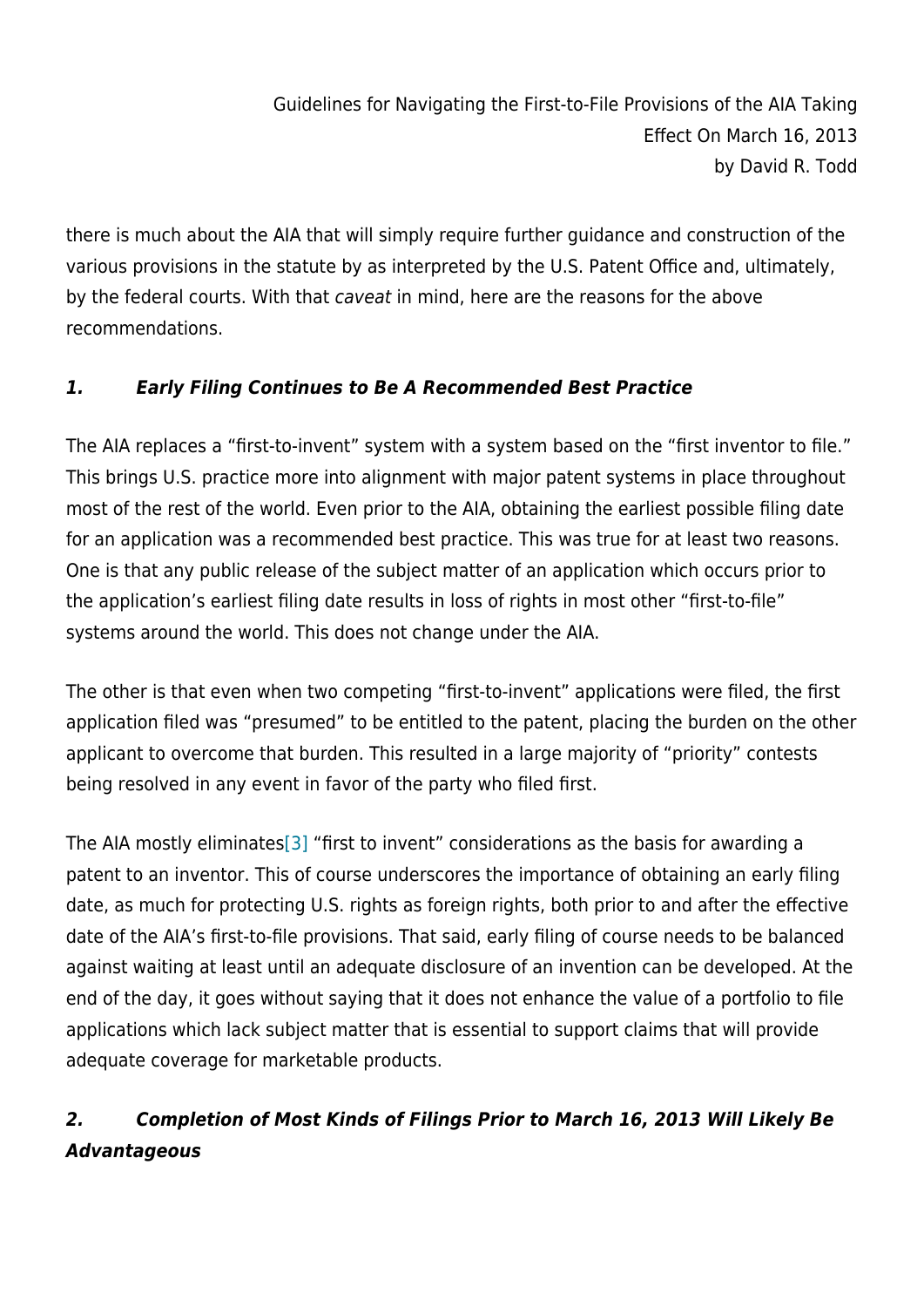Once the AIA takes effect on March 16, 2013, important changes will take place both with respect to (1) the point in time at which certain kinds of information can be relied upon as being "prior art" to an applicant's application for purposes of determining novelty and nonobviousness of the application's claims, and (2) what kinds information will qualify as "prior art." In most cases this means for applications filed after March 16, 2013, there will likely be a broader universe of prior art that could be used to challenge the invention's novelty and non-obviousness.

## *A. Changes In the Time At Which Information Can Be Relied Upon As Being "Prior Art"*

Prior to the AIA, the subject matter of certain events were eligible for consideration as "prior art" based on whether those events occurred prior to the "invention" date (e.g., conception and reduction to practice) of the claimed invention, or whether they occurred more than one year before the U.S. filing date of the application. In the case of the former, the asserted prior art could be disqualified if an applicant could show that the "invention" date (presumed to be the filing date) was actually before the date of the prior art reference in question. An applicant could thus remove some kinds of asserted "prior art" by "swearing behind" it in this way. Prior art occurring more than one year before the application's earliest filing date could not be removed.

The AIA changed this. As of March 16, 2013, certain information now becomes eligible for use as "prior art" if it becomes available at any time prior to the earliest effective filing date of the application, subject only to the AIA's grace periods. The AIA removes the possibility of "swearing behind" a reference with an earlier invention date to remove it as "prior art."

### *B. Changes In What Can Qualify As "Prior Art"*

The AIA contains both good news and bad news for applicants in terms of changing what kinds of information can qualify as prior art. The good news for applicants is that the AIA eliminates some categories of what in effect has long been regarded as "secret" (e.g., not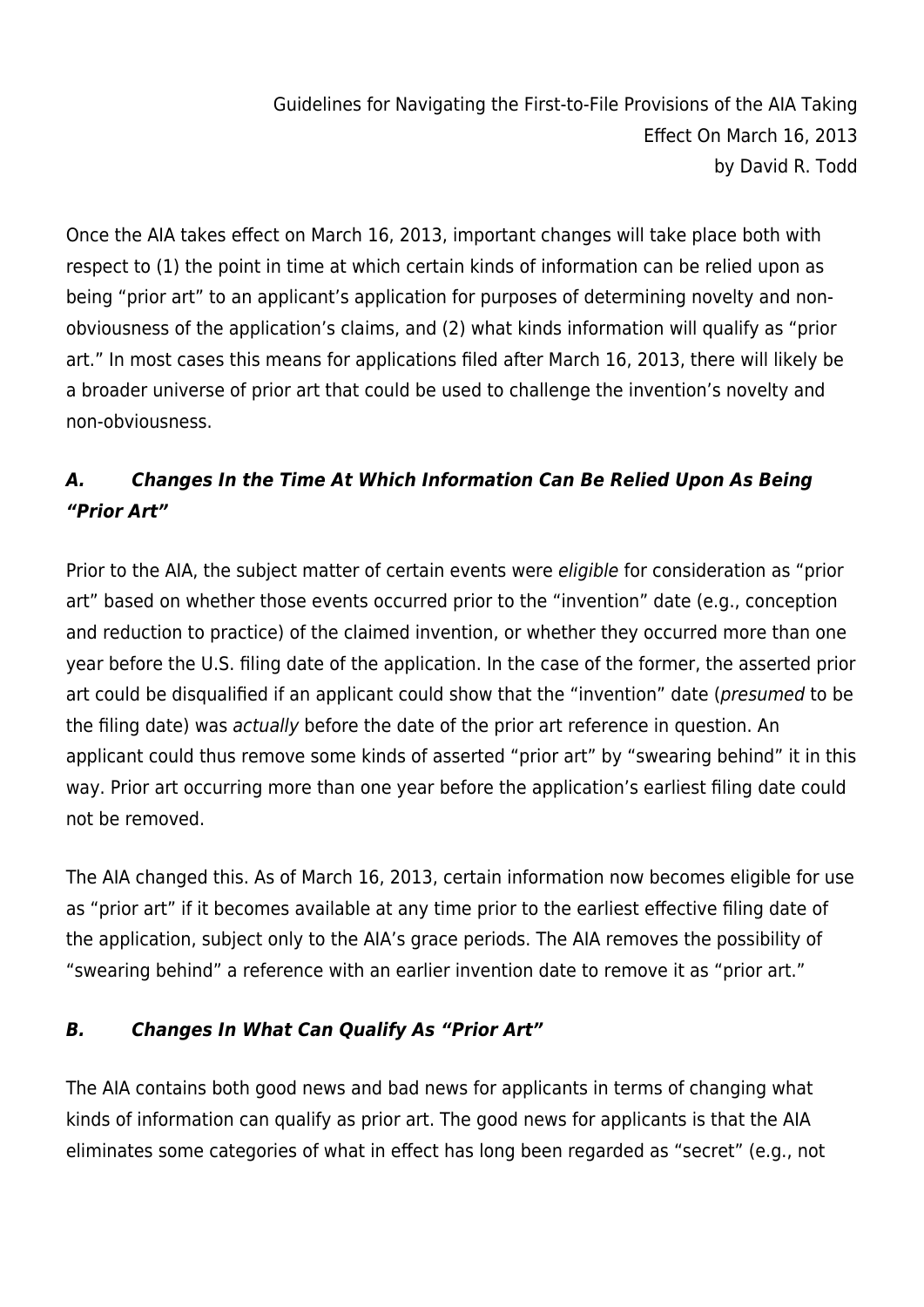publicly available) information which has been treated as prior art. This includes elimination of undisclosed prototypes for inventions later made public (e.g., so-called "prior invention" prior art under section 102(g)), and potential elimination[\[4\]](http://www.wnlaw.com/ip-law-news/guidelines-for-navigating-the-first-to-file-provisions-of-the-aia-taking-effect-on-march-16-2013/#_ftn4) of the subject matter of a secret sale (for example, under a confidential beta test agreement or the like) or of a secret commercial "use" by the applicant.

The bad news for applicants is that other categories of information that will qualify as prior art as of March 16, 2013 will become broader. This includes the following:

- Including as "prior art" subject matter that was "on sale" or "in public use" anywhere in the world instead of merely in the United States, as was the case prior to the AIA.
- Adding a new category of "prior art" that includes any subject matter that was "available to the public"anywhere in the world prior to the application's earliest effective filing date. Prior to the AIA, such subject matter was only prior art if it became known in the United States and prior to the applicant's invention date.
- Making U.S. patents and published U.S. patent applications "prior art" as of the date of foreign applications to which they claim priority. Previously, such patent and printed publications were only "prior art" as of the date on which they had been filed in the U.S., not in a foreign country.

The situations in which the prior art relevant to a particular application will be narrowed under the AIA will almost certainly be less than the situations in which the relevant prior art will be expanded under the AIA. Therefore, although the possibility of benefitting by filing after the March 16, 2013 deadline should not be overlooked in the event of applications that might be impacted by elimination or potential elimination of prior art categories, as a general rule most application filings will benefit from being filed prior to the March 16 effective date.

This is all the more true because continuing applications filed on or after March 16, 2013, but which claim priority to one or more parent applications filed before March 16, 2013, will only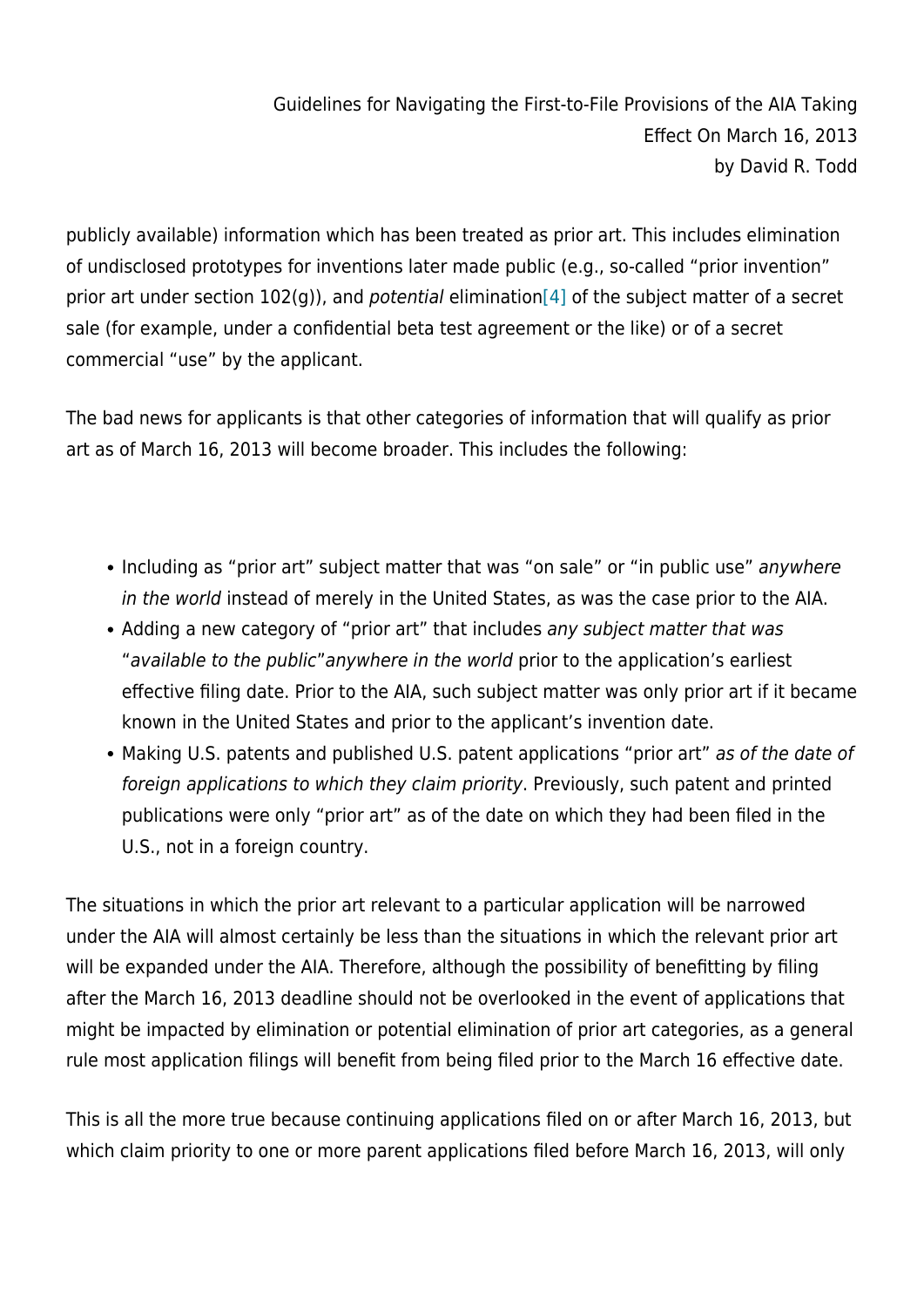be treated under the existing first-to-invent patent laws if they never include a claim at any time having an effective filing date on or after March 16, 2013. In other words, if a continuation, continuation-in-part, or divisional application filed after March 16, 2013, presents at any time a claim to subject matter disclosed in the application that has an effective filing date after the March 16 date, even if that claim is later cancelled, the application becomes subject to the post-March 16 AIA provisions[.\[5\]](http://www.wnlaw.com/ip-law-news/guidelines-for-navigating-the-first-to-file-provisions-of-the-aia-taking-effect-on-march-16-2013/#_ftn5)

However, while as noted the AIA eliminates some kinds of "secret" prior art for new applications filed on or after March 16, 2013, a continuation, divisional, or CIP application filed on or after March 16, 2013 that claims priority to one or more parent applications filed before March 16, 2013, will also be subject to some such "secret" prior art under the prior statute (35 U.S.C. § 102(g)). In other words, this raises the possibility that an application with priority claims that "straddle" the March 16, 2013 date will be subject to at least some of the prior art rules under both pre-AIA and post-AIA statutory provisions, a kind of "worst of all worlds" outcome.

## *3. Documenting An Invention's Development Continues To Be A Recommended Best Practice*

Since enactment of the AIA, there has been some discussion of whether an invention still needs to be carefully documented in terms of when and how it is developed, since "first-toinvent" is no longer the underpinning of the statute. For example, under the AIA it will no longer be possible to remove "prior art" which occurred after the invention date of the claimed subject matter, but less than one year before the application's U.S. filing date, by proving the invention date. So-called "interference" practice under the prior statute, where competing applications filed by different inventors for the same invention are resolved based on who was shown to be first to invent, will also no longer be available except in limited circumstances involving claims with an effective filing date prior to March 16, 2013.

Notwithstanding that these procedures for establishing an earlier invention date will not be available, we recommend that parties continue to diligently document and record the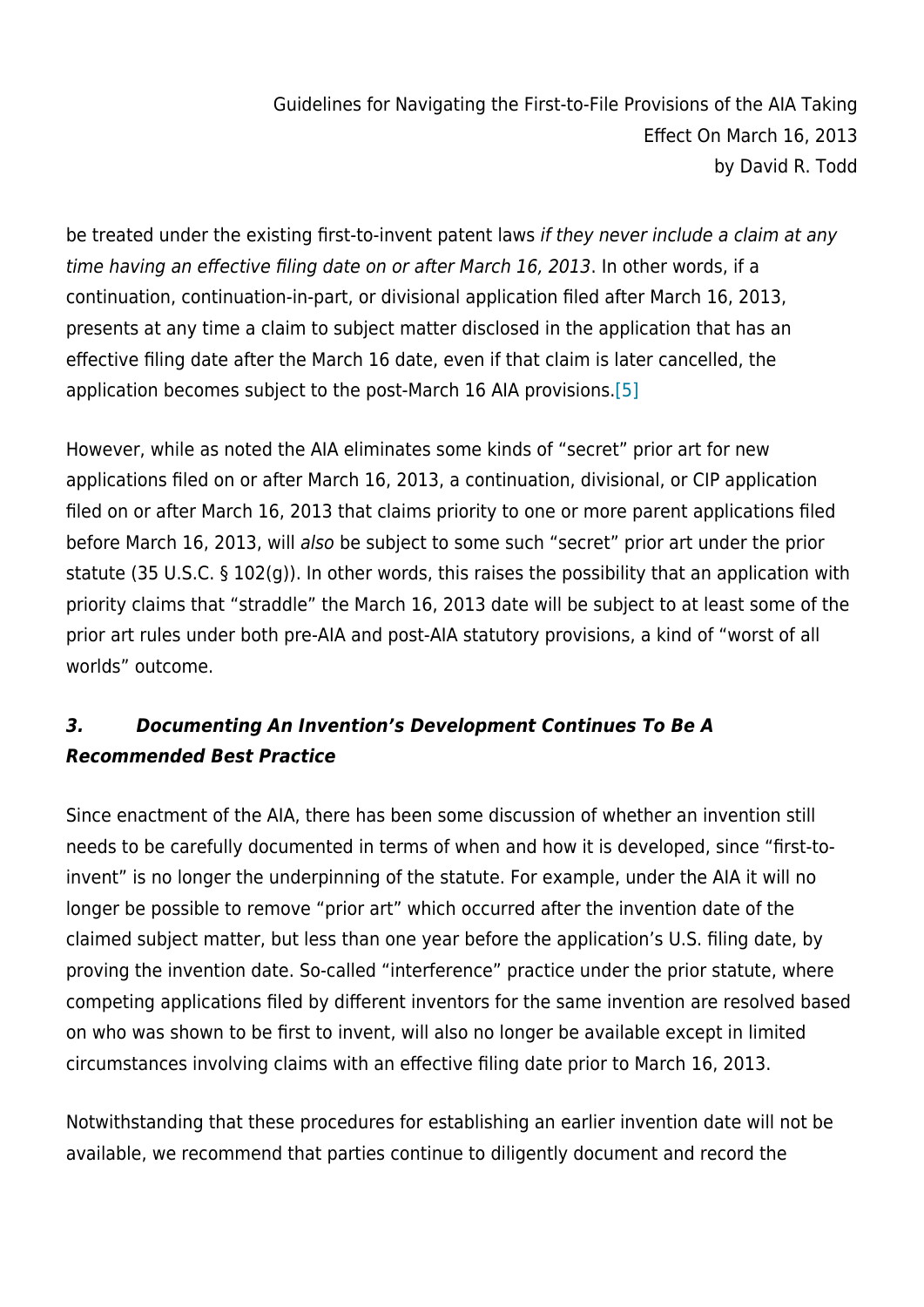development of their patentable technologies, and also activities relating to collaboration or technology disclosures to outside entities. This means that keeping well-documented and corroborated lab books (either hard copy or electronic or both), as well as other evidence of development such as prototypes, testing records, etc. continues to be important, as well as documenting and preserving records and evidence of collaboration and technology disclosures to outside parties.

There are several reasons why this continues to be a recommended best practice. First, the AIA differs in some important ways from other "true" first-to-file patent systems that are in place in other countries of the world. For example, although interference proceedings will no longer be available in most circumstances, the AIA is nonetheless based on a "first inventor to file" concept. This means that even if an inventor is second to file, if it can be shown that the subject matter of the earlier application was derived from the inventor of the second-filed application, the patent will be awarded for the second application, not the first. In other words, while interference proceedings will no longer be available to award a patent to the "first-to-invent" as between two applicants seeking to patent the same subject matter (at least in most circumstances), nonetheless the AIA does not permit a prior application to be granted if it was derived from an inventor of a later application. The AIA eliminates "interference" (based on proof of "first-to-invent") in most circumstances and instead limits the inventor's remedy to proof of derivation, which will be resolved based on whether an inventor in a prior filed application derived the invention from an inventor in a later filed application. Proof of derivation will require well documented records of an invention's developments, as well as records tending to show that an outside party had access to the invention during its development, thus leading to derivation.

Another reason is that under the AIA's grace periods, if a disclosure is made by an inventor or if it can be shown that a disclosure was made by someone who obtained the subject matter "directly or indirectly" from the inventor, and where the disclosure is one year or less before the inventor's filing date, the subject matter of the disclosure may be able to be removed as "prior art." This is another instance in which evidence of "derivation" could become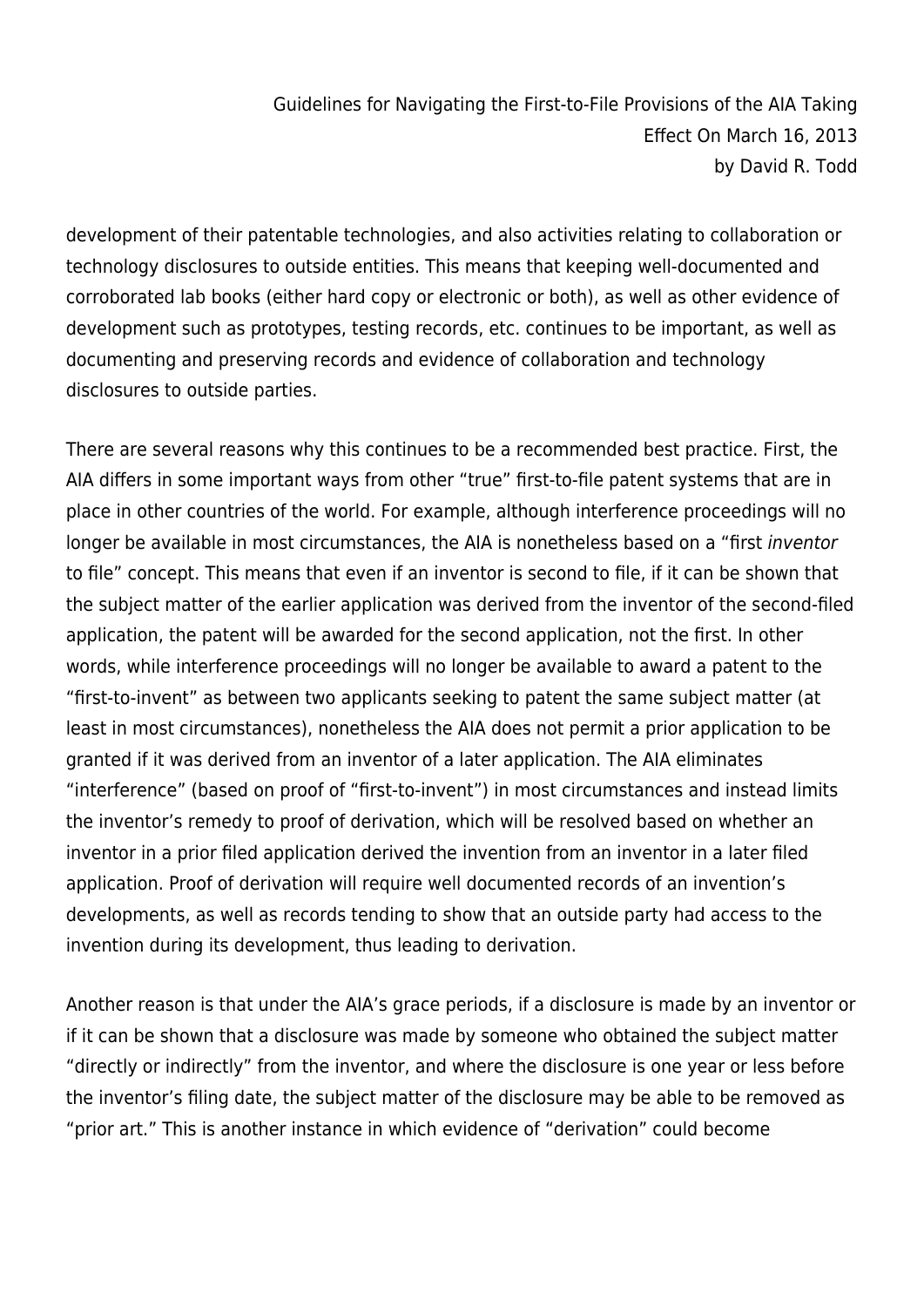important. Similarly, under another of the AIA's grace periods, if it can be shown that a public disclosure was made by someone who obtained the subject matter "directly or indirectly" from the inventor, and where the public disclosure is one year or less before the inventor's filing date, the public disclosure can be used to effectively prevent later publications or later filed applications from becoming patent-defeating prior art, depending on how closely such publications or applications correspond to the disclosure made or attributed to the inventor. This is also an instance in which evidence of "derivation" could become important under the AIA.

And finally, during litigation the ability of an inventor to describe the course of the invention's development, using well documented, well-corroborated and credible evidence of invention, can be invaluable in persuading a fact-finder of the invention's importance and its inventive merit.

# *4. The AIA's Grace Period Provisions Should Not Be Viewed As The Basis Of A Primary Strategy for Protecting An Inventor's Rights*

The AIA's grace period provisions should not be viewed as the basis of a primary strategy for protecting an inventor's rights. They should be viewed instead as savings provisions that may, under certain circumstances, help to avoid an inventor's loss of right in the U.S. (but not necessarily loss of right in foreign countries) due to prior public disclosure by the inventor or due to prior public disclosure or application filings by other parties.

The AIA's grace period provisions operate in essentially two ways. First, if prior to filing, the subject matter of an invention is disclosed by an inventor or by another person who obtained the subject matter either directly or indirectly from the inventor, that disclosed subject matter will not defeat U.S. patent rights in the disclosed subject matter (although intervening acts by third parties may do so) if the inventor files an application within one year of the disclosure. This result for inventor-derived disclosure is essentially unchanged from the prior statute.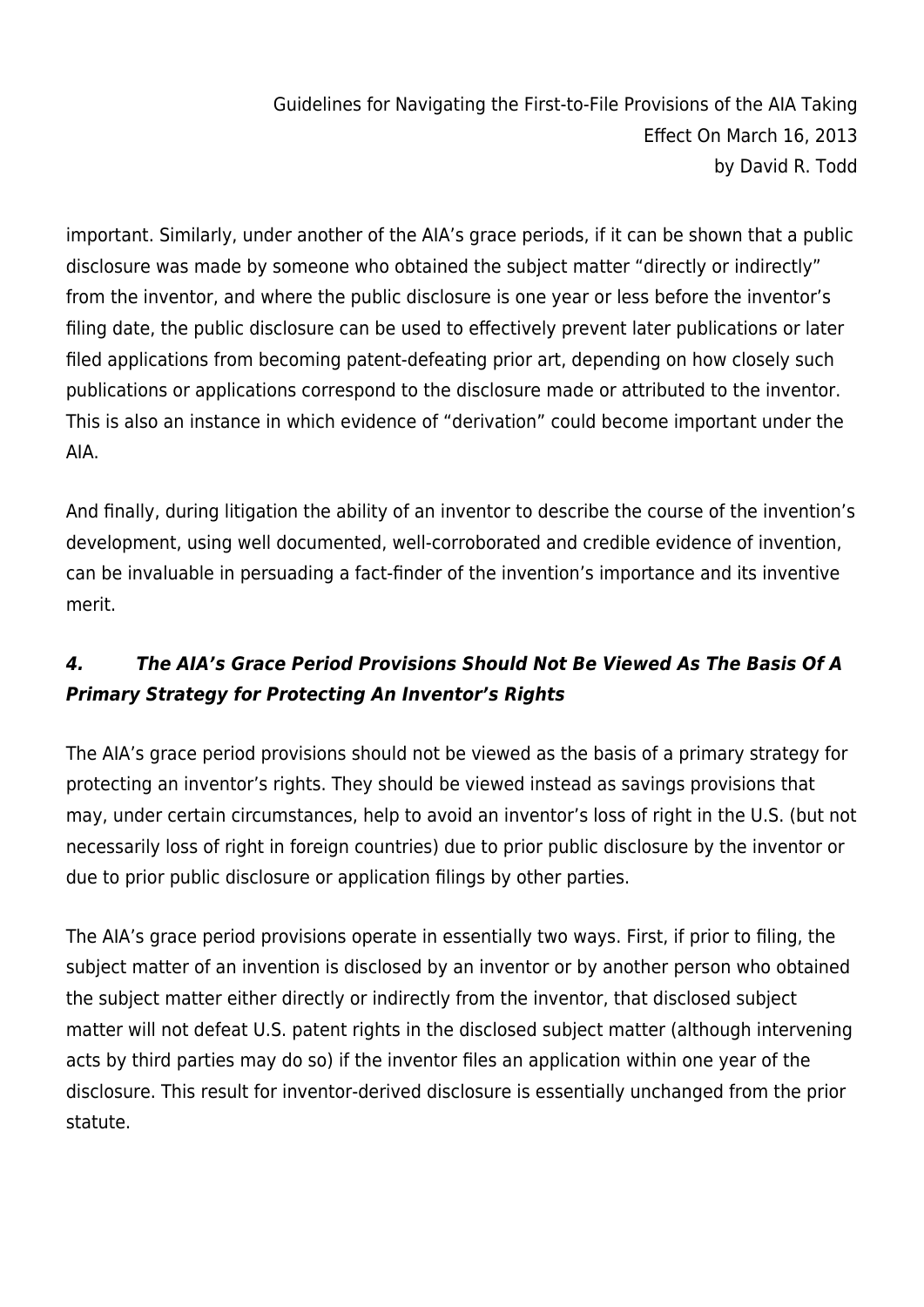Second, where there is a public disclosure by the inventor or someone who obtained the subject matter from the inventor within one year or less before the inventor's filing date, the subject matter of the public disclosure may be able to be used to effectively prevent other publications or applications from becoming patent-defeating prior art, depending on how closely such publications or applications correspond to the public disclosure made or attributed to the inventor. This is a change from the prior statute.

Some have argued that such a public disclosure by an inventor might be used as a way to inexpensively protect rights without actually filing an application until sometime later within a year from the publication. However, because the USPTO's rules would require a relatively high (and somewhat uncertain) level of correspondence  $[6]$  in order to defeat intervening prior art such as other publications or earlier filed applications, this strategy is questionable.

In contrast, this problem does not come into play when filing an application to preserve rights (as opposed to trying to use a public disclosure by the inventor). This is because the disclosure of the filed application will remove any intervening publication or application for any claim supported by that disclosure by virtue of the fact that any such claim will have an effective filing date prior to the intervening publication or application. In contrast, an inventor's public disclosure does not provide an earlier effective filing date; it merely can be used to remove intervening art under the USPTO's rules provided that there is the required correspondence between the content of the public disclosure and the content of the intervening art. Obviously, an applicant has no control over the content of such intervening art.

For the reasons noted, our view is that the AIA's grace period provisions, properly understood, should be viewed as savings provisions, not as the basis for any primary strategy to protect rights.

#### *Copyright 2013 Workman Nydegger*

*All Rights Reserved*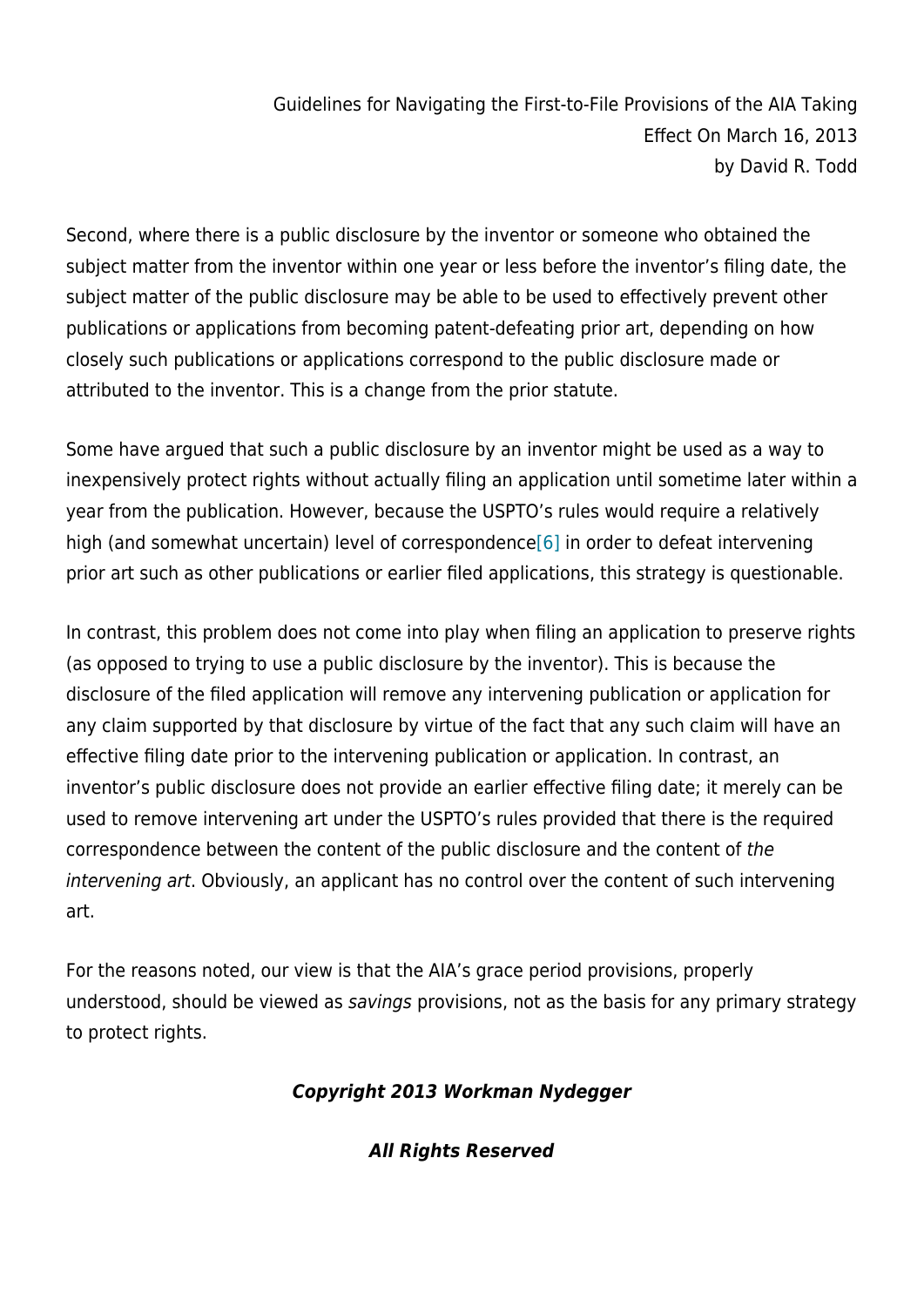[\[1\]](http://www.wnlaw.com/ip-law-news/guidelines-for-navigating-the-first-to-file-provisions-of-the-aia-taking-effect-on-march-16-2013/#_ftnref1) Rosen, Persuasion:The Art of Leading While Being Led, Law Practice Mgmt., Mar. 1990, at 31.

[\[2\]](http://www.wnlaw.com/ip-law-news/guidelines-for-navigating-the-first-to-file-provisions-of-the-aia-taking-effect-on-march-16-2013/#_ftnref2) For example, the above recommendations may well need to be tempered in certain situations, as for example in the case of universities. This is because as of March 19, 2013, a new fee schedule will take effect, which will permit universities to take advantage of a new "micro entity" provision which reduces most fees by 75%. In view of this, universities may wish to consider provisional filing as the most appropriate way of preserving pre-AIA rights for new disclosures and may even conclude that the benefits of filing the other types of applications discussed above before March 16 are outweighed by the costs benefits of filing after March 19.

[\[3\]](http://www.wnlaw.com/ip-law-news/guidelines-for-navigating-the-first-to-file-provisions-of-the-aia-taking-effect-on-march-16-2013/#_ftnref3) The AIA does not completely eliminate all "first to invent" considerations since "derivation" continues to be available as a way of removing the second inventor's application. Derivation can be thought of as a more limited type of "first to invent" challenge where, rather than proving an earlier date of invention, proof instead focuses on whether the second inventor "derived" the invention from the first inventor.

[4] The statutory provision in question provides that subject cannot be patented if it was "in public use, on sale, or otherwise available to the public before the effective filing date of the claimed invention." 35 U.S.C. § 102(a)(1), emphasis added. In its final examination guidelines released on Feb. 14, 2013, the USPTO has taken the position that "the Office views the 'or otherwise available to the public' residual clause . . . as indicating that secret sale or use activity does not qualify as prior art." 78 Fed. Reg. 11059-62, Response to Comment 7, emphasis added. While the USPTO's interpretation gives helpful guidance, ultimately this is one of the areas which, as noted at the beginning of this article, will require further guidance from the courts, since it is the courts, not the USPTO, that ultimately is charged with responsibility for determining how the statute is interpreted.